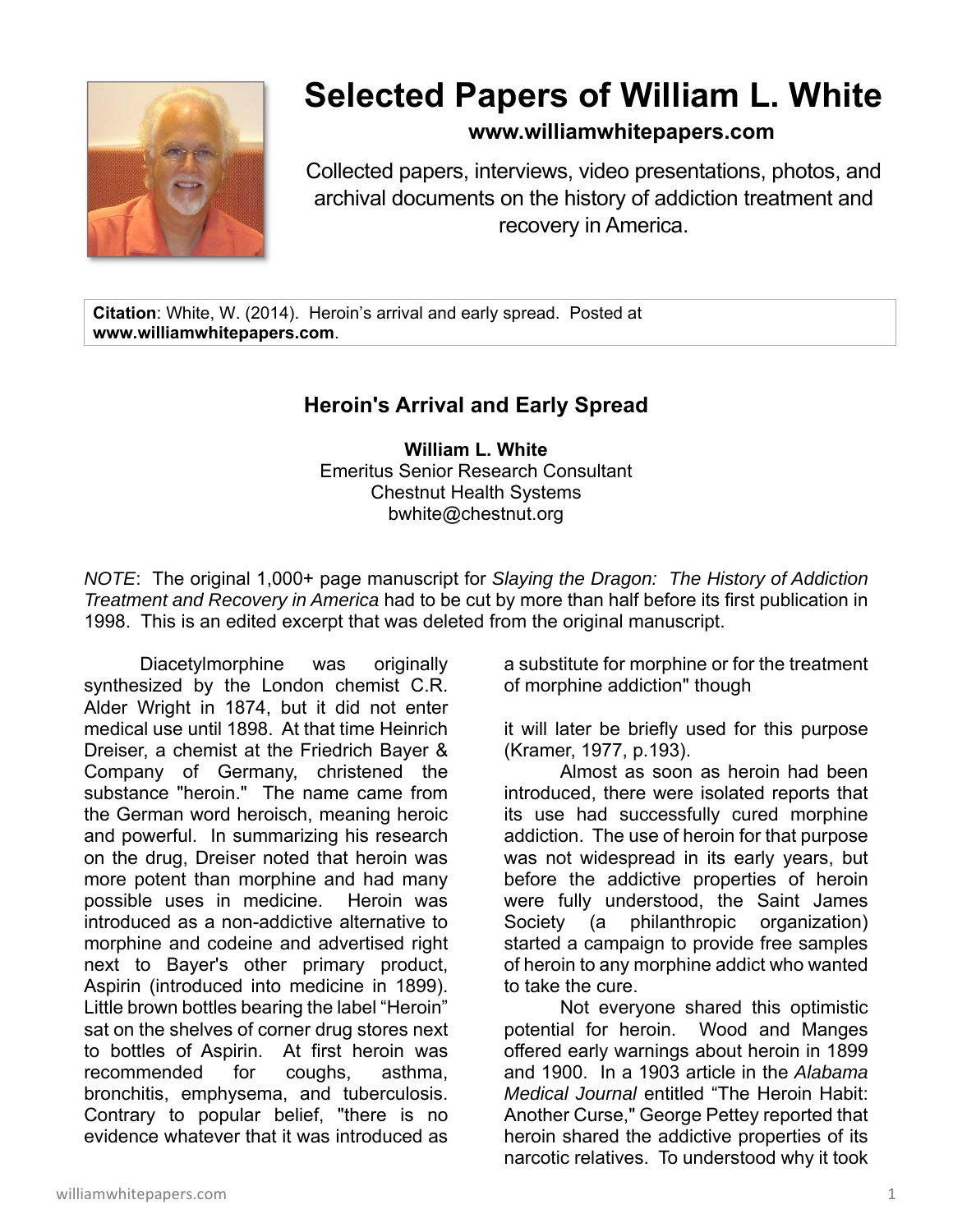the medical community as a whole so long to recognize heroin's potential as an addicting drug, it is important to recognize that the then-recommended dosages of 3 to 5 milligrams a day—taken orally for only a few days, as a cough treatment—would not have proved addicting. (Kramer, 1971)

Heroin's medical popularity continued through the early years of the 20th century. When opium users could not get their customary drug because of legal efforts to control and suppress it, many developed a mysterious cough; heroin was their treatment of choice. Drug users like Leroy Street (1953) described the process of buying pure heroin from drug stores before the Harrison Act was passed. Users sniffed the drug, which first had to be mixed with other powders because it was too strong in its pure form.

It was between the years of 1911 and 1914—in the period just before federal criminalization of addiction—that heroin began to replace morphine as the American addict's drug of choice. At Bellevue Hospital in New York City, heroin-related admissions rose from zero in 1909 to 649 in 1916. At Philadelphia General Hospital, admissions rose from one in 1911 to 86 in 1915 (Musto, 1974). By 1918, Camp Upton in New York rejected 17% of draftees for drug addiction; of these rejected draftees, 70% reported being addicted to heroin, alone or in combination with another drug. Sixty-four percent of those rejected reported that they used drugs by hypodermic injection (McPherson and Cohen, 1919, p.636-637). In his autobiography, I Was a Drug Addict, Street described a drug store that gave a present to each addict at Christmas: a shiny new hypodermic syringe wrapped in a red ribbon, with a Christmas card attached.

Opium and morphine were associated with the relief of pain, but heroin came to be associated with the search for pleasure. This difference was reflected in the ways in which addicts were labeled. Addicts who were trying to escape from pain were called "involuntary" addicts, and those who became addicted through their search for pleasure were called "voluntary" addicts. They were said to be suffering from a "selfinflicted disease." (Flowers, and Bonner, 1923, p. 14-17) Most 19th-century opiate addicts traced the beginning of their addiction to doctors' prescriptions or to selfmedication of ailments with opiate-laced patent medicines. But in 1914, Dr. Perry Lichstein reported that, of 1,000 addicts treated at the City Prison in Manhattan, only 20 cited physician-prescribed opiates as the original source of their addiction. (Lichtenstein, 1914).

By 1910 the non-medical abuse of heroin was already being associated with young men in New York City who were unemployed and who used crime to support their heroin habits. The fact that most of these young men were of Jewish and Central European descent added to the prejudice that was more and more often intertwined with people's attitudes about addiction and addicts. (Isbell, 1959, p. 159) Legal control of heroin intensified with the passage of the 1914 Harrison Tax Act. Although doctors were still allowed to distribute the drug on a limited basis, the manufacture and importation of heroin into the U.S. was banned in 1924.

In the decades that followed the beginning of legal control, heroin became the narcotic of choice in the expanding illicit drug culture. Heroin was uniquely qualified for this role. Its recommended use in the treatment of morphine addiction had already introduced many addicts to heroin's properties. Its increased potency made it less bulky than morphine, and its chemical structure made it easier to adulterate or "cut" with milk sugar. Heroin was also easily absorbed through the mucous membranes of the nose, which made it possible to have the desired narcotic effect without the use of a hypodermic syringe. But perhaps most important point is that heroin gave addicts a more intense experience of euphoria than had morphine and the other opiates that preceded it. The practice of sniffing heroin increased in the urban underworld of the East Coast in the 1930s and 1940s; by the 1950s and 1960s it had replaced morphine as the primary narcotic of choice in the American illegal drug culture (Morgan, 1974; Pettey, 1902-1903; Lowry, 1956).